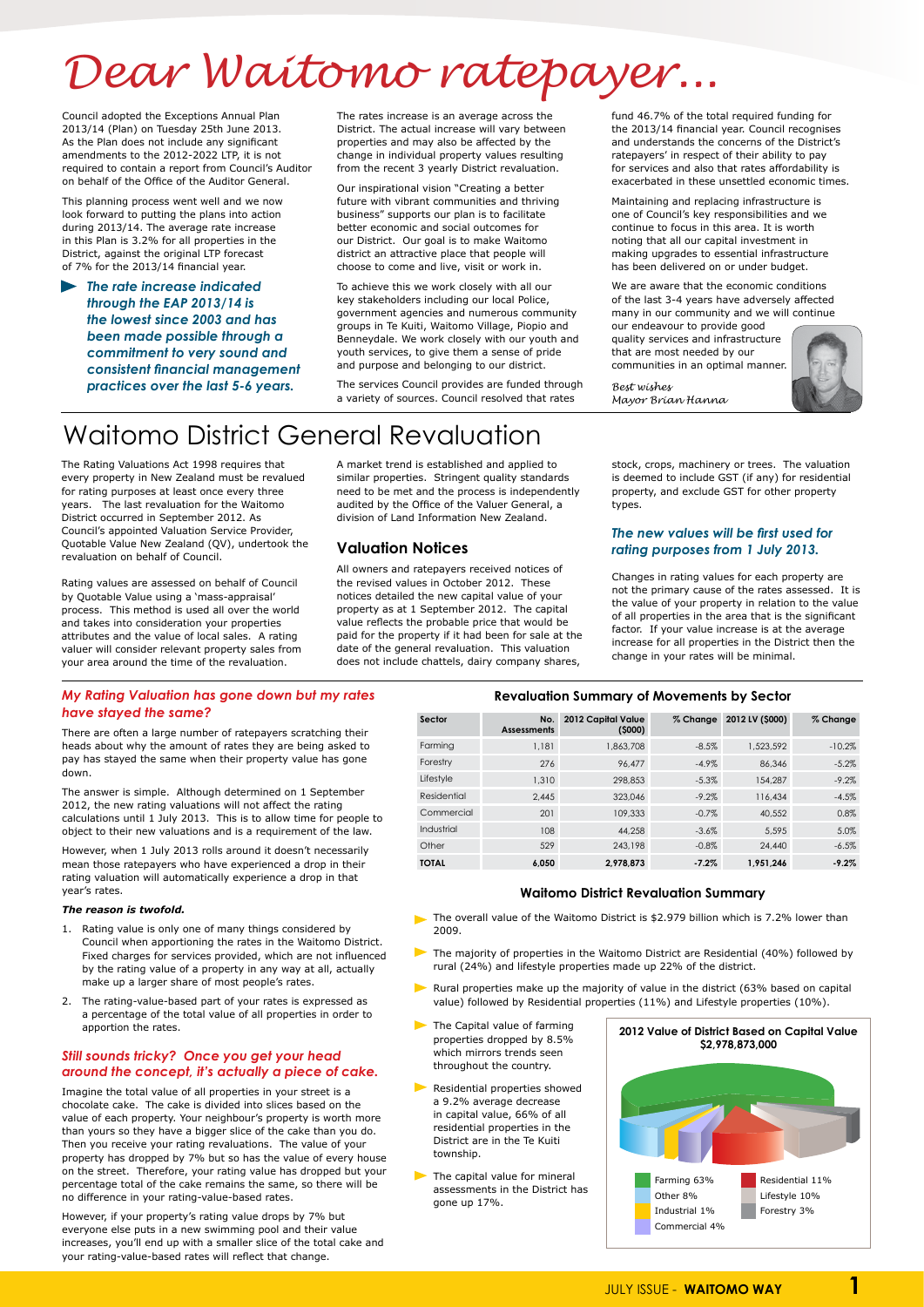# Rates

In setting the level of rates for the coming year, your Council continues to consolidate its financial position whilst delivering essential services on a reliable and sustainable basis. Council has looked long and hard at developing a plan that seeks to 'strike the right balance' between rates affordability, robust financial health and the delivery of essential services to serve residents. Council has also endeavoured to keep the required level of rate income at a moderate level.

# Description of Rates

The following provides a description of rate lines that may appear on your rates invoice/ assessment and outlines the activities and/or services funded by each.

### **General Rate**

The General Rate of 0.12224 is assessed as a rate per \$100 of capital value across the District (for example, a property with a capital value of \$100,000 will be levied a general rate of \$122.24). The General Rate is not set differentially. The rationale for assessing the General Rate using capital value is contained in the Council's Revenue and Financing Policy.

In 2013/14 this rate contributes to the funding of the following activities:

- Governance: Leadership and Investments
- Leased Reserves
- District Libraries
- District Swimming Pool
- Arts, Culture and Heritage
- Aerodrome
- Public Facilities
- Community Service
- District Development
- Regulation
- Waste Minimisation
- Resource Management

### **Uniform Annual General Charge (UAGC)**

A Uniform Annual General Charge (UAGC) of \$650 will be assessed on each separately used or inhabited part of a rating unit under Section 15(1)(b) of the Local Government Rating Act, across the District. The rationale for use of the UAGC is contained in the Council's Revenue and Financing Policy.

### **Roads and Footpaths Rate**

This rate is levied as a rate per \$100 of capital value of a property across the District. It is used to fund the local Roads Network (part of Roads and Footpaths Activity).

As the Roads and Footpaths activity forms a substantial part of Council's expenditure, this rate has been separated from the General Rate so that ratepayers can clearly see their contribution to the maintenance, renewal and development of

the Roading network.

| <b>District</b><br><b>Roading Rate</b> | Rate per \$100<br><b>Capital Value</b> | <b>Total Revenue</b><br>Requirement<br>2013/14<br>(5000) |
|----------------------------------------|----------------------------------------|----------------------------------------------------------|
| Roads and<br>Footpaths                 | 0.21840                                | 6,209                                                    |

#### **District Development Rate**

A District Development Rate will be assessed as a rate per \$100 of capital value across Commercial, Industrial and Rural Businesses to part fund the Economic Development, Visitor Information Centre, District and Regional Promotion and Event Co-ordination activities.

Rationale for the use of this rate is contained in the Council's Revenue and Financing Policy.

| <b>District</b><br>Development<br>Rate            | Rate per \$100<br><b>Capital Value</b> | <b>Total Revenue</b><br>Requirement<br>2013/14<br>(5000) |
|---------------------------------------------------|----------------------------------------|----------------------------------------------------------|
| Commercial<br>and Industrial<br><b>Businesses</b> | 0.02677                                | 79                                                       |
| <b>Rural Businesses</b>                           | 0.00414                                | 79                                                       |

# **Service Charges**

### **Te Kuiti Urban Stormwater TUAC and Targeted Rate**

The Stormwater Rates are levied to fund the Stormwater activity. A Targeted Uniform Annual Charge (TUAC) is set on every separate rating unit in the Te Kuiti Urban Stormwater area to partly fund the Urban Stormwater Activity. The Rating Area for the purpose of levying the Urban Stormwater Targeted Rates will be the Te Kuiti Urban Rating Area.

A Targeted Rate will be assessed as a rate per \$100 of capital value on every separate rating unit in the Te Kuiti Urban area to partly fund the Urban Stormwater Activity. The Rating Area for the purpose of levying the Urban Stormwater Targeted Rates will be the Te Kuiti Urban Rating Area.

| Urban Stormwater     | Charge  | <b>Total Revenue</b><br>Requirement<br>2013/14<br>(5000) |
|----------------------|---------|----------------------------------------------------------|
| <b>TUAC</b>          | \$150   | 267                                                      |
| <b>Targeted Rate</b> | 0.04457 | 131                                                      |

### **Rural Stormwater TUAC**

This rate is set on every separately used or inhabited part of a rating unit in the rural areas of the District to fund the Rural Stormwater Activity. The Rating Area for the purpose of levying the Rural Stormwater TUAC will be the Rural Rating Areas (rest of the District).

| <b>Rural Stormwater</b><br><b>TUAC</b> | Charge | <b>Total Revenue</b><br>Requirement<br>2013/14<br>(5000) |
|----------------------------------------|--------|----------------------------------------------------------|
| <b>Rural Rating</b><br>Areas           | \$12   | 4 I                                                      |

### **Water Supply Service Charges**

These charges take the form of Targeted Uniform Annual Charges (TUACs) levied on a uniform basis within every community where Council provides a reticulated water supply service. The annual charges are levied either on the basis of a separately used or inhabited portion of a rating unit within a community that is connected, or on the basis of a rating unit that has the ability to connect (serviceable) to a Council water supply network. Council currently provides a water supply service in Te Kuiti, Piopio, Benneydale and Mokau, as follows:

| Water<br><b>Supply</b> | Rate                            | Total<br>Revenue                  |                                  |
|------------------------|---------------------------------|-----------------------------------|----------------------------------|
| (TUAC)                 | Per<br>connected<br>rating unit | Per<br>serviceable<br>rating unit | Requirement<br>2013/14<br>(5000) |
| Te Kuiti               | \$501                           | \$250                             | 1,024                            |
| Piopio                 | \$899                           | \$450                             | 223                              |
| Benneydale             | \$1,400                         | \$700                             | 162                              |
| Mokau                  | \$1,400                         | \$700                             | 296                              |

### **Water Meter Charges**

Any rating unit situated in Te Kuiti, Piopio, Benneydale or Mokau that has been fitted with a water meter and is defined as being an extraordinary water user will be charged based on the volume of water consumed over and above the amount paid for through the targeted water rate.

On 1 July 2012, Council implemented the following charges for water used by extraordinary (metered) consumers other than those connected to the Te Kuiti water supply system:

- 1. Each rating unit will receive a basic allocation of 292m<sup>3</sup> per annum. This is the volume of water on which the targeted rate per rating unit is based.
- 2. Water used in excess of the allocation will be charged on the cost per  $m<sup>3</sup>$  applicable to that supply as set out in the table below.
- 3. In terms of the provisions of the Water Services Bylaw water billing for extraordinary users for that portion that exceeds the allocation will still occur on a six-monthly basis.

\* The new billing was introduced over a period of two years for Benneydale and Mokau. In other words part of the charge applied from 1 July 2012 and the full charge will apply from 1 July 2013.

| Community   | Charge per m <sup>3</sup><br>$(1m^3 = 1,000$ litres) |                     |
|-------------|------------------------------------------------------|---------------------|
|             | From 1 July<br>2012                                  | From 1 July<br>2013 |
| Benneydale* | \$3.05                                               | \$4.85              |
| Piopio      | \$2.05                                               | \$2.10              |
| Mokau*      | \$5.20                                               | \$9.20              |
| Te Kuiti    | \$1.57                                               | \$1.60              |

### **Sewerage Service Charges - Residential**

These charges take the form of Targeted Uniform Annual Charges (TUACs) levied on a uniform basis within every community where Council provides a reticulated sewerage collection and disposal service. Council currently provides sewerage schemes in Te Kuiti, Piopio, Benneydale and Te Waitere.

These TUACs are levied either on the basis of a separately used or inhabited portion of a rating unit within a community that is connected or, on the basis of a rating unit that has the ability to connect (serviceable) to a Council sewerage reticulation network differentiated by supply area as follows:

| Sewerage    | Charge                          | Total                             |                                             |
|-------------|---------------------------------|-----------------------------------|---------------------------------------------|
| <b>TUAC</b> | Per<br>connected<br>rating unit | Per<br>serviceable<br>rating unit | Revenue<br>Requirement<br>2013/14<br>(5000) |
| Benneydale  | \$1,100                         | \$550                             | 119                                         |
| Te Waitere  | \$1,100                         | \$550                             | 16                                          |
| Te Kuiti    | \$900                           | \$450                             | 1,517                                       |
| Piopio      | \$1,100                         | \$550                             | 243                                         |

### **Targeted Services Rate**

A Targeted Services TUAC will be assessed on every separately used or inhabited portion of a rating unit in the District, differentiated by rating areas, to fund the Unsubsidised Roading Activity and part fund the Swimming Pool Activity. The Rating Areas for the purpose of levying the Targeted Services TUAC will be the Te Kuiti Urban and Periphery Rating Area and the Rural Rating Area (rest of the District).

| <b>Targeted</b><br><b>Services TUAC</b> | Rate  | <b>Total Revenue</b><br>Requirement<br>2013/14<br>(5000) |
|-----------------------------------------|-------|----------------------------------------------------------|
| Te Kuiti Urban<br>and Periphery         | \$187 | 433                                                      |
| Rural                                   | \$35  |                                                          |

# *Rates Newsletter 2013/14*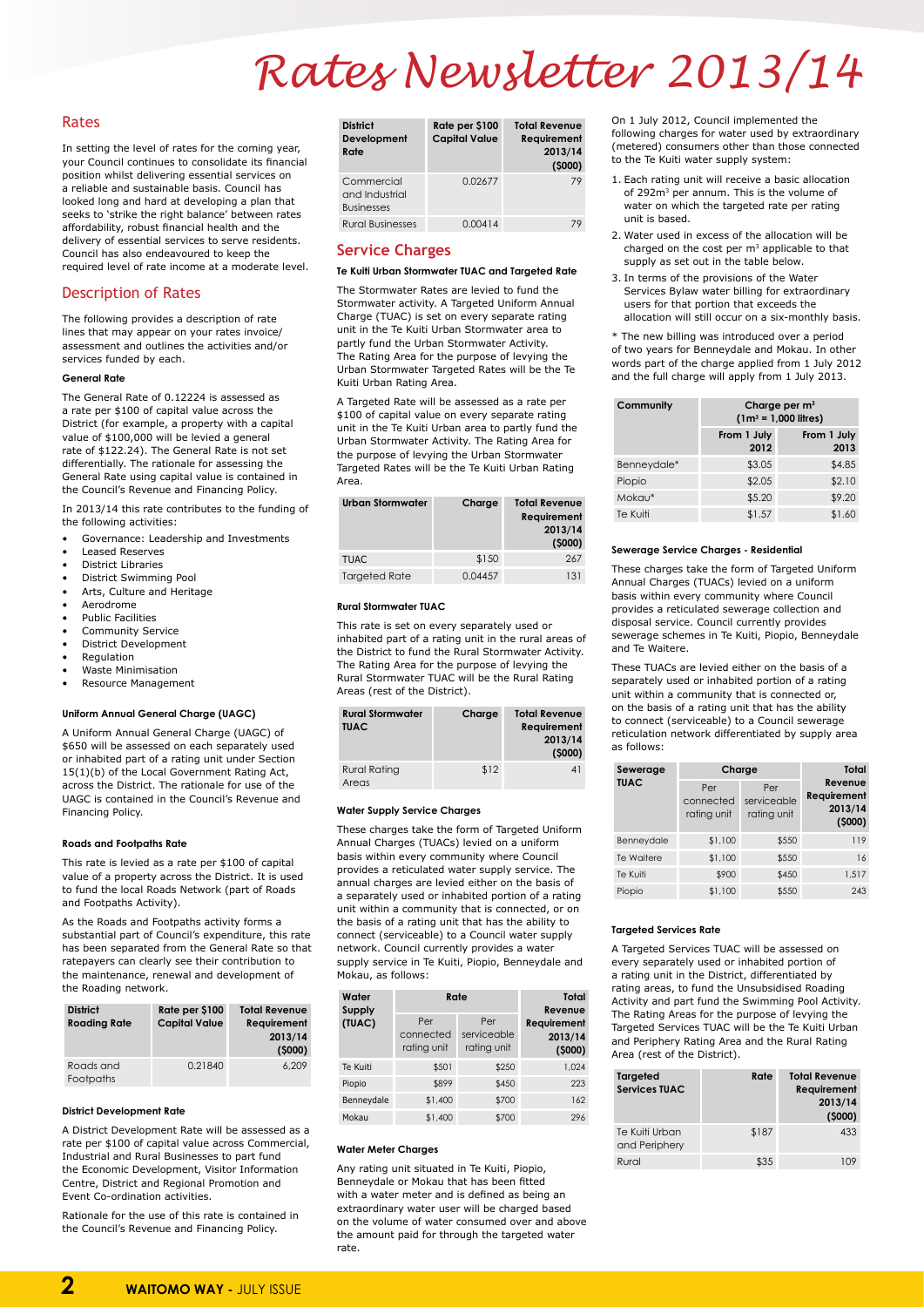# *Rates Newsletter 2013/14 continued...*

### **Te Kuiti Sewerage - Non Residential**

Non residential properties will be charged a base charge for up to 3 pans and will be charged on a per pan basis for any additional pans over that number. These charges will be calculated based on an assessment of the average hours of operation or business hours per week (calculated as an average over the year).

All non residential properties will fall under one of the three categories below and the base charge and per pan charge will be calculated as follows:

| Sewerage                                          |                                 | Charge                            | Total                                       |
|---------------------------------------------------|---------------------------------|-----------------------------------|---------------------------------------------|
| <b>TUAC</b>                                       | Per<br>connected<br>rating unit | Per<br>serviceable<br>rating unit | Revenue<br>Requirement<br>2013/14<br>(5000) |
| <b>Business</b><br>hours<br>more than<br>40 hours | 0.76                            | \$684                             | 44                                          |
| <b>Business</b><br>hours<br>equal to<br>40 hours  | 0.36                            | \$324                             | 45                                          |
| <b>Business</b><br>hours less<br>than 40<br>hours | 0.20                            | \$180                             | $\overline{6}$                              |

# Piopio Wider Benefit Rating Area

Council considers that there are a few communities outside of Piopio for whom a separate catchment of properties has been identified called the "Piopio Wider Benefit Rating Area" (PWBRA). Council considers that Piopio Township is the main *'community of interest'* for these properties and they receive an indirect benefit from the development and well-being of Piopio.

Council has set a Targeted Services TUAC on every separate rating unit situated within the Piopio Wider Benefit Rating Area to assist the funding of the sewerage reticulation networks in Piopio.

| <b>Targeted Services</b><br><b>TUAC</b> | Charge | <b>Total Revenue</b><br>Requirement<br>2013/14<br>(5000) |
|-----------------------------------------|--------|----------------------------------------------------------|
| <b>TUAC</b>                             | \$9    |                                                          |

### **Piopio Retirement Village Contribution**

Council has set a Targeted Services TUAC on every rating unit situated within the **Piopio Township** and the **Piopio Wider Benefit Rating Area** to fund the support of the continued delivery of elderly housing accommodation services provided by the Piopio Retirement Trust Inc. through the remission of service charges.

| <b>Targeted Services</b><br><b>TUAC</b> | Charge | <b>Total Revenue</b><br><b>Requirement</b><br>2013/14<br>(5000) |  |
|-----------------------------------------|--------|-----------------------------------------------------------------|--|
| <b>TUAC</b>                             | \$21   | 16                                                              |  |

# District Support for Services

Council resolved that a contribution be made by all rating units in the District towards the funding of existing Water and Wastewater services in smaller communities that are eligible for that level of support, so that appropriate and affordable services can be provided on a sustainable basis in response to community outcomes.

The *'Assistance for Smaller Communities'* component of the Council's Revenue and Financing Policy provides that the shortfall between the annual operating cost of the schemes and the total revenue from the uniform water and sewerage charges (calculated at the agreed caps) be funded by a contribution made by all rating units in the District, in the form of an *'Assistance for Smaller Communities'* subsidy which aims to assist smaller communities with the sustainable operation of such services.

### **Mokau Water Supply**

This Targeted Uniform Annual Charge (TUAC) is levied on every rating unit in the district to assist the Mokau community meet the cost of the operation of their water supply network. This assistance is provided when the cost per connection to a property on an existing water supply network exceeds \$1,400 per annum.

| Rate | <b>Total Revenue</b><br>Requirement<br>2013/14<br>(5000) |
|------|----------------------------------------------------------|
| \$13 | 6                                                        |
|      |                                                          |

### **Benneydale Sewerage**

This rate is a Targeted Uniform Annual Charge (TUAC) is levied on every rating unit in the district to assist the Benneydale community meet the cost of the operation of their sewerage network. This assistance is provided to a community when the cost per connection to a property on an existing wastewater network exceeds \$1,100.

| Subsidy for<br>Benneydale<br>Sewerage | Rate | <b>Total Revenue</b><br><b>Requirement</b><br>2013/14<br>(5000) |
|---------------------------------------|------|-----------------------------------------------------------------|
| <b>District</b>                       | \$5  | 25                                                              |

### **Te Waitere Sewerage**

This rate is a Targeted Uniform Annual Charge (TUAC) is levied on every rating unit in the district to assist the Te Waitere community meet the cost of the operation of their sewerage network. This assistance is provided to a community when the cost per connection to a property on an existing wastewater network exceeds \$1,100.

| Subsidy for<br><b>Te Waitere</b><br>Sewerage | Charge | <b>Total Revenue</b><br><b>Requirement</b><br>2013/14<br>(5000) |
|----------------------------------------------|--------|-----------------------------------------------------------------|
| <b>District</b>                              | \$4    | 18                                                              |

### **Marokopa Community Centre**

This rate is levied to recover the Council assistance provided for the development of the Marokopa Community Hall. It is a Targeted Uniform Annual Charge levied on every separately used or inhabited portion of a rating unit within the Marokopa Community Centre rating area.

| Marokopa                | Charge | <b>Total Revenue</b> |
|-------------------------|--------|----------------------|
| <b>Community Centre</b> |        | Requirement          |

| <b>Community Centre</b><br><b>TUAC</b> |      | Requirement<br>2013/14<br>(5000) |
|----------------------------------------|------|----------------------------------|
| <b>TUAC</b>                            | \$24 |                                  |

### **Te Kuiti Wastewater (Trade Waste Contribution)**

A Trade Waste Contribution TUAC is levied on every rating unit in the district in recognition of the contribution made to the social and economic well-being of the District by the large industrial users of the Te Kuiti Wastewater Network.

| <b>Trade Waste</b><br>Contribution | Charge | <b>Total Revenue</b><br><b>Requirement</b><br>2013/14<br>(5000) |
|------------------------------------|--------|-----------------------------------------------------------------|
| Te Kuiti                           | \$39   | 181                                                             |

### **Solid Waste Management**

This Targeted Uniform Annual Charge rate is levied on every separately used or inhabited portion of a rating unit District wide to part fund the Solid Waste Management activity which involves the management of recycling centres, transfer stations and the Waitomo District Landfill. It also funds Waste Minimisation activities undertaken by Council.

| Solid Waste<br>Management<br>(TUAC) | Charge | <b>Total Revenue</b><br><b>Requirement</b><br>2013/14<br>(5000) |
|-------------------------------------|--------|-----------------------------------------------------------------|
| Solid Waste                         | \$100  | 557                                                             |

### **Solid Waste Collection**

A Targeted Uniform Annual Charge is levied on every separately used or inhabited part of a rating unit in every community where Council provides a kerbside collection and recycling service to fund the cost of the services. Council operates kerbside refuse collection and recycling services in Te Kuiti, Piopio, Mokau (townships) and Waitomo (part of).

| <b>Solid Waste</b><br><b>Collection</b><br>(TUAC) | Charge | <b>Total Revenue</b><br>Requirement<br>2013/14<br>(5000) |
|---------------------------------------------------|--------|----------------------------------------------------------|
| Te Kuiti                                          | \$70   | 139                                                      |
| Waitomo                                           | \$95   | 53                                                       |
| Piopio                                            | \$161  | 37                                                       |
| Mokau                                             | \$188  | 53                                                       |

# Rates Instalments

Rates are set and charged annually at 1 July every year and are invoiced in four (4) instalments plus GST at the prevailing rate.

|            |                | Date          | <b>Due Date</b> | Period<br>Covered          |
|------------|----------------|---------------|-----------------|----------------------------|
|            |                | 1 Aug<br>2013 | 30 Aug<br>2013  | 1 July -<br>30 Sept 2013   |
|            | 2              | 1 Nov<br>2013 | 29 Nov<br>2013  | $1$ Oct -<br>31 Dec 2013   |
| Instalment | $\mathcal{S}$  | 1 Feb<br>2014 | 28 Feb<br>2014  | $1$ Jan -<br>31 March 2014 |
|            | $\overline{4}$ | 1 May<br>2014 | 30 May<br>2014  | 1 Apr -<br>30 June 2014    |

# Rating Information Database

As a property owner your details (your name and postal address) are made public on Council's rating information database. You have the right to request that this information is treated as confidential and withheld. To do this you must give notice in writing and your details will be withheld.

The Rating Information Database also contains details about your property that Council uses to set and levy rates.

Information such as the number of separately used or inhabited parts of each property influences the rates levied. It is important that this information is correct.

*If you believe that the information Council has about your property is incorrect, it is important to notify Council in writing so it can be investigated.*